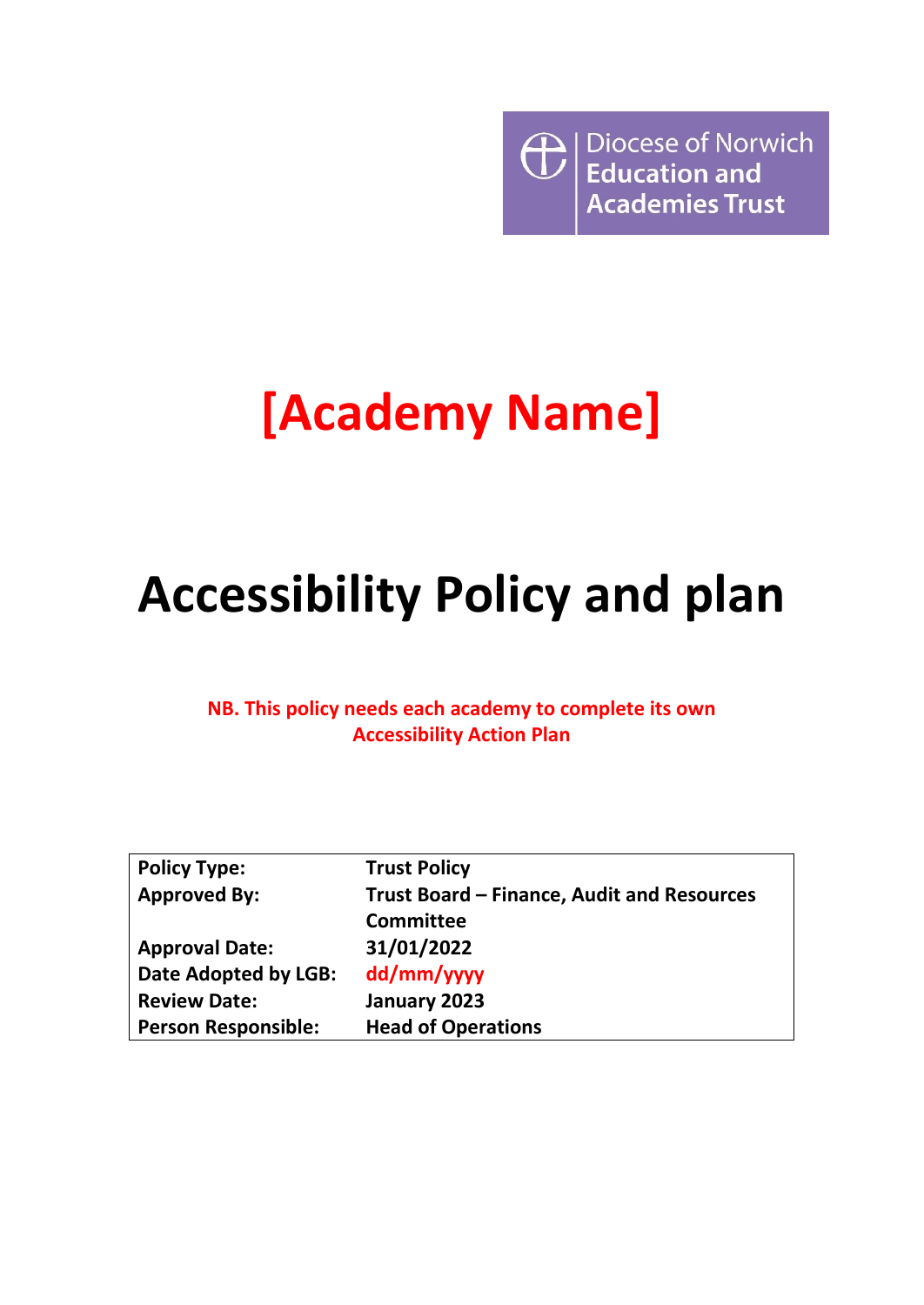### **Summary of Changes**

The model policy has been revised to reflect these changes to the statutory guidance as outlined below.

| Page            | <b>Section</b> | <b>Amendment</b>                                      | Date of    |
|-----------------|----------------|-------------------------------------------------------|------------|
| Ref.            |                |                                                       | Change     |
|                 |                | Name of academy inserted once thereafter known as     | Nov        |
|                 | Throughout     | The Academy                                           | 2021       |
|                 |                | Updated to include 2021 Local Authority Accessibility | Nov        |
| 4               | 3.9            | Strategy and procedures                               | 2021       |
|                 |                | Updated to include 2021 Local Authority Accessibility | <b>Nov</b> |
| Appendix A<br>9 |                | Action plan template for individual academies         |            |
|                 |                |                                                       |            |
|                 |                |                                                       |            |
|                 |                |                                                       |            |
|                 |                |                                                       |            |
|                 |                |                                                       |            |
|                 |                |                                                       |            |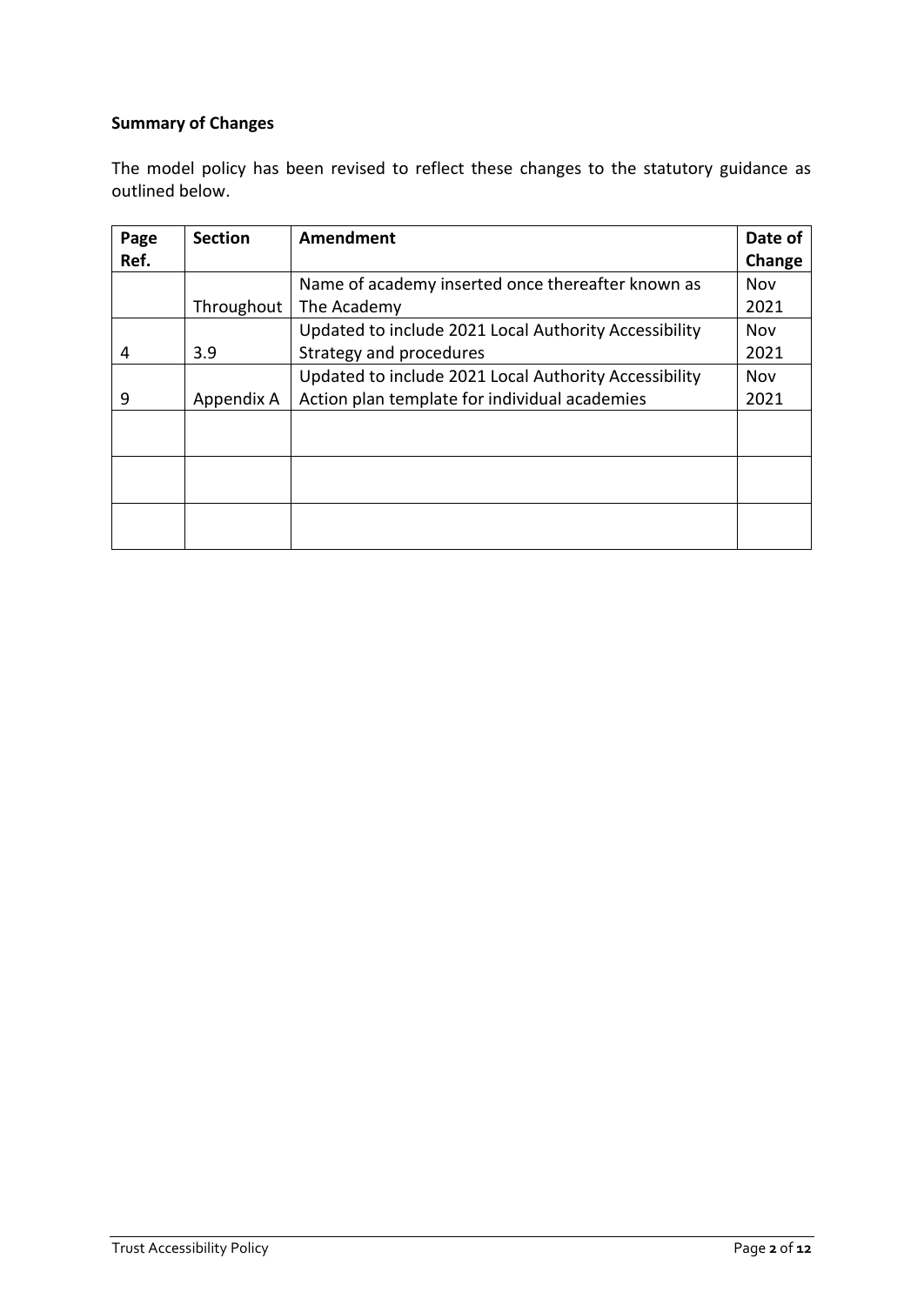### **Roles and Accountabilities**

The Diocese of Norwich Education and Academies Trust is accountable for all policies across its Academies. All policies whether relating to an individual academy or the whole Trust will be written and implemented in line with our ethos and values as articulated in our prospectus. We are committed to the provision of high-quality education in the context of the Christian values of service, thankfulness and humility where individuals are valued, aspirations are high, hope is nurtured and talents released.

A Scheme of Delegation for each academy sets out the responsibilities of the Local Governing Body and Principal / Head Teacher. The Principal / Head Teacher of each academy is responsible for the implementation of all policies of the Academy Trust.

All employees of the Academy Trust are subject to the Trust's policies.

### **1 Legal framework**

- 1.1 This policy has due regard to statutory legislation including, but not limited to, the following:
	- United Nations Convention on the Rights of the Child
	- United Nations Convention on the Rights of Persons with Disabilities
	- Human Rights Act 1998
	- Special Educational Needs and Disability Regulations 2014
	- Education and Inspections Act 2006
	- Equality Act 2010
	- The Education Act 1996
	- The Children and Families Act 2014
	- Equality Act 2010 (Specific Duties) Regulations 2011
	- DfE (2014) 'The Equality Act 2010 and schools'
	- DfE (2015) 'Special educational needs and disability code of practice: 0 to 25 years'
- 1.2 This policy will be used in conjunction with the following school policies and procedures:
	- Equality and Diversity Policy
	- Admissions Policy
	- Behaviour Policy
	- Supporting Pupils with Medical Conditions Policy
	- Administering Medication Policy
	- Anti-Bullying Policy
	- Curriculum Policy
	- Health and Safety Policy
	- Special Educational Needs and Disabilities (SEND) Policy
	- Data Protection Policy
- 1.3 This policy seeks to further the aims of our Mission Statement/Vision by: *Continuing to improve all aspects of the physical environment of the academy site and other resources so that all disabled pupils and students can take full advantage of the education and associated opportunities provided by the Academy.*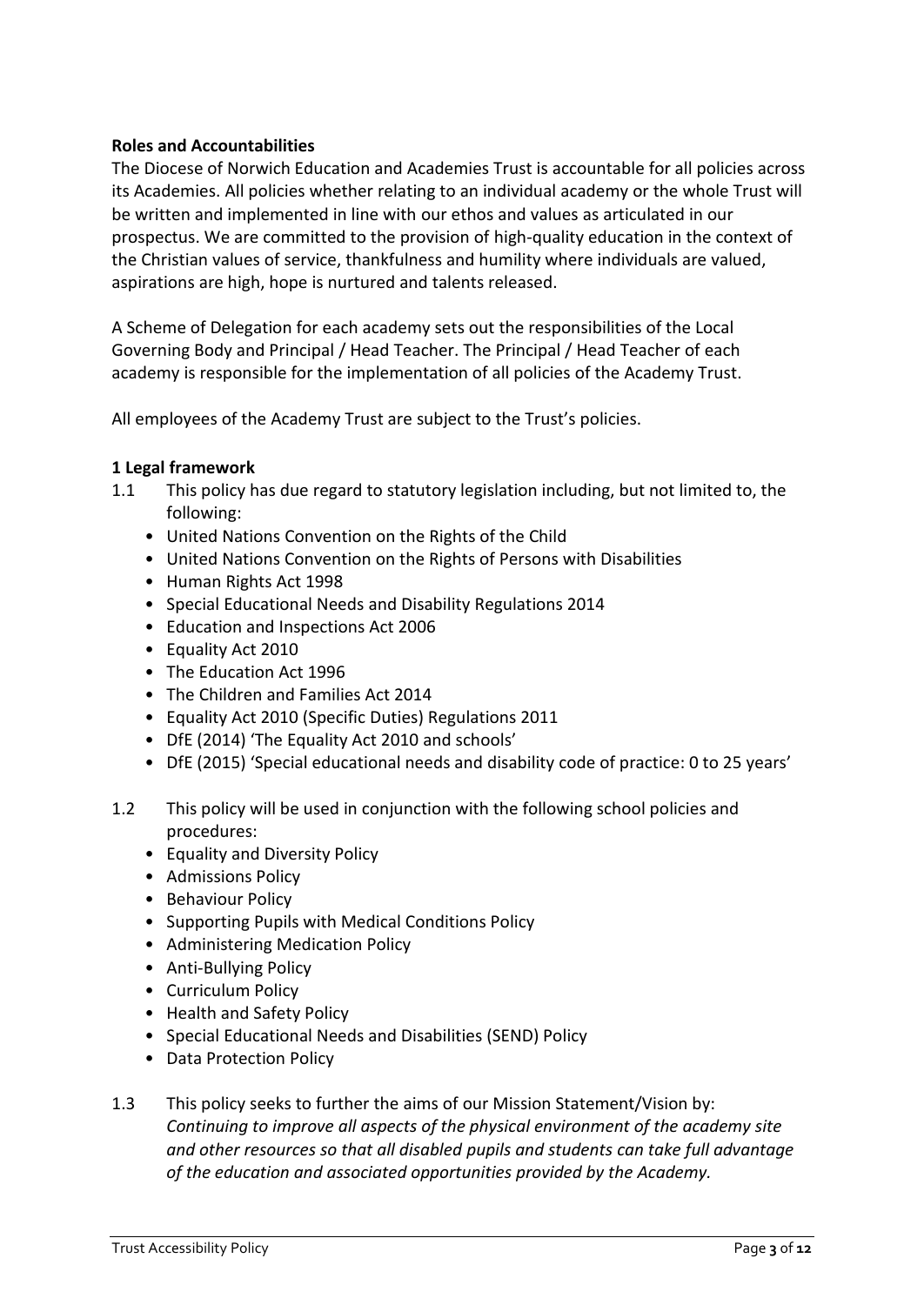### **2 Definition (Equality Act 2010)**

- 2.1 "A person has a disability if he or she has a physical or mental impairment that has a substantial and long-term adverse effect on his or her ability to carry out normal day to day activities"
- 2.2 The effect of the Equality Act 2010 means that schools cannot unlawfully discriminate against pupils/students because of sex, race, disability, sexual orientation, religion or belief.

### **3 Roles and responsibilities**

- 3.1. Staff members will act in accordance with the academy's Accessibility Policy and Accessibility Plan at all times.
- 3.2. The Headteacher/Principal, in conjunction with the Local Governing Body (LGB) or select committee will create an Accessibility Plan with the intention of improving the academy's accessibility.
- 3.3. The LGB, or a select committee, will be responsible for monitoring the Accessibility Plan.
- 3.4. The LBG will approve the Accessibility Plan before it is implemented.
- 3.5. All staff members are responsible for ensuring that their actions do not discriminate against any pupil/student, parent/carer or colleague.
- 3.6. The Headteacher/Principal will ensure that staff members are aware of individual pupils'/students' disabilities or medical conditions where necessary.
- 3.7. During a new pupil's/student's induction at [insert name of academy HEREAFTER REFERRED TO AS The Academy] the Headteacher/Principal/Head of School will establish whether the pupil/student has any disabilities or medical conditions which the academy should be aware of.
- 3.8. The Headteacher/Principal is responsible for consulting with relevant and reputable experts if challenging situations regarding pupils/students with disabilities are experienced.
- 3.9. The Headteacher/Principal, LGB and senior leadership team (SLT) will work closely with the Trust, the Local Authority [Accessibility Strategy](https://www.norfolk.gov.uk/what-we-do-and-how-we-work/policy-performance-and-partnerships/policies-and-strategies/education-and-learning-policies/accessibility-strategy) and external agencies to effectively create and implement the academy's Accessibility Plan.
- 3.10. The special educational needs and disabilities coordinator (SENCO) will work closely with the Headteacher/Principal and LGB to ensure that pupils/students with special educational needs and disabilities (SEND) are appropriately supported.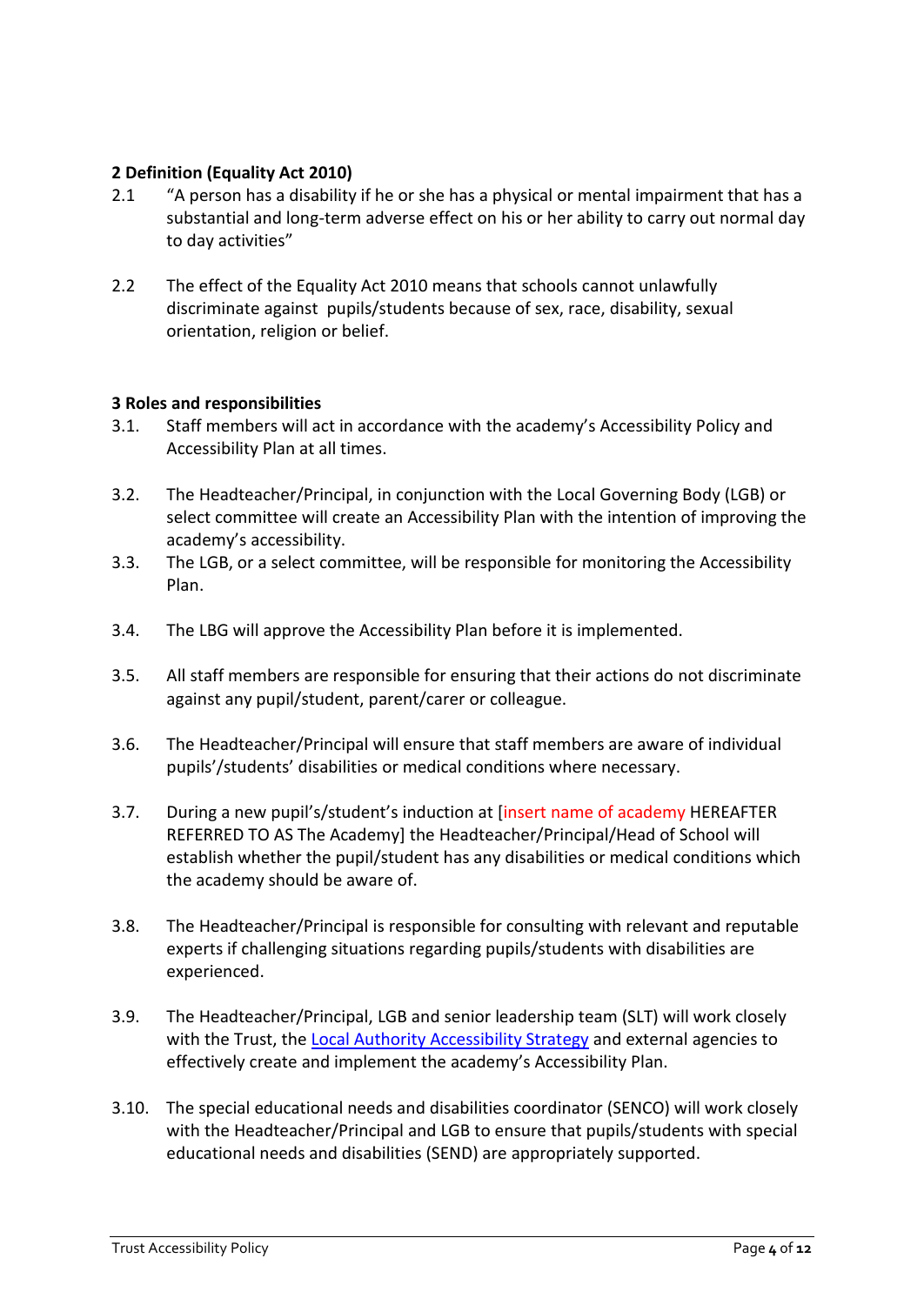- 3.11. All staff members and governors will partake in whole school training on equality issues with reference to the Equality Act 2010.
- 3.12. Designated staff members will be trained to effectively support pupils/students with medical conditions, such as understanding how to administer insulin.

### **4. Accessibility Plan**

- 4.1. The Accessibility Plan will be structured to complement and support the academy's Equality and Diversity Policy, as well as the Special Educational Needs and Disabilities Policy.
- 4.2. The Accessibility Plan will be presented as either a freestanding document or as part of another document, such as the Academy Improvement Plan.
- 4.3. The Academy Accessibility Plan demonstrates how access will be improved for pupils/students with disabilities, staff, parents/carers and visitors to the academy within a given timeframe.
- 4.4. The plan has the following key aims:
	- To increase the extent to which pupils/students with disabilities can participate in the curriculum
	- To improve and maintain the academy's physical environment to enable pupils/students with disabilities to take advantage of the facilities and education on offer
	- To improve the availability and delivery of written information to pupils/students, staff, parents/carers and visitors with disabilities.
- 4.5. The intention is to provide a projected plan for a three year period ahead of the next review date, which will be in [insert date].
- 4.6. If it is not feasible to undertake all of the plans/works during the lifespan of the Accessibility Plan, some items will roll forward into subsequent plans.
- 4.7. The Accessibility Plan will be used to measure the necessity of making reasonable adjustments in order to accommodate the needs of people with disabilities where practicable.
- 4.8. The Accessibility Plan will be used to advise other academy planning documents and will be reported upon annually in respect of progress and outcomes.
- 4.9. Both the Accessibility Policy and Accessibility Plan will be published on the academy website.
- 4.10. The Academy will collaborate with the Trust and Norfolk/Suffolk LA in order to effectively develop and implement the plan.
- 4.11. An access audit will be undertaken by the LGB and SENCO every year.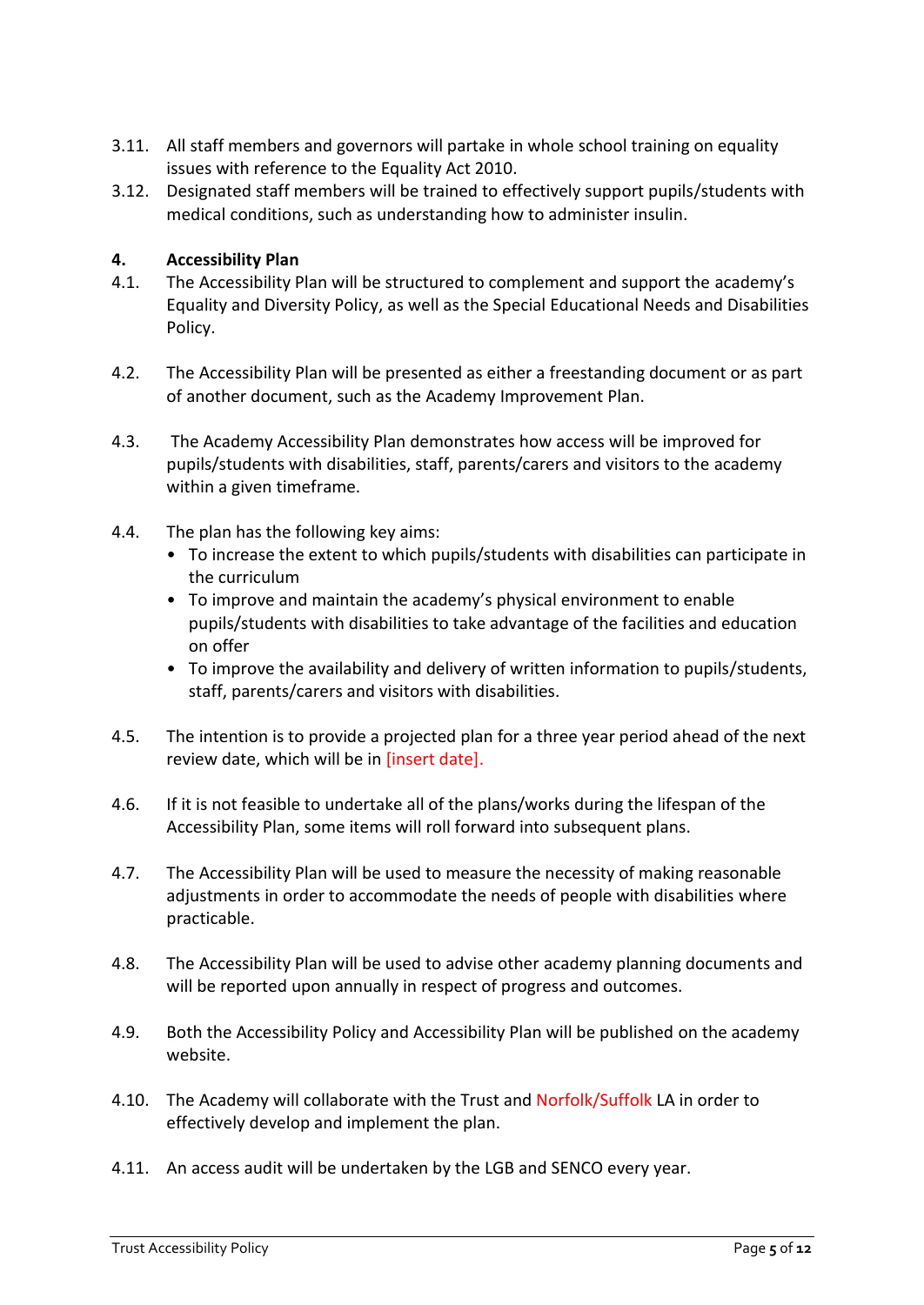- 4.12. The academy will provide adequate resources for implementing plans, ensuring pupils/students are sufficiently supported.
- 4.13. During Ofsted inspections, the inspectorate may include the academy's Accessibility Plan as part of their review.
- 4.14. The Trust will prepare accessibility strategies based on the same principles as the academy's Accessibility Plan.
- 4.15. The Trust will work with the Norfolk/Suffolk LA to provide auxiliary aids and services where necessary in order to help the academy provide adequate support to pupils/students with disabilities.

### **5. Equal opportunities**

- 5.1. The Academy strives to ensure that all existing and potential pupils/students are given the same opportunities.
- 5.2. The Academy is committed to developing a culture of inclusion, support and awareness.
- 5.3. Staff members will be aware of any pupils/students who are at a substantial disadvantage and will take the appropriate steps to ensure the pupil/student is effectively supported.
- 5.4. The Accessibility Plan will detail any barriers which are hindering the opportunities for pupils/students with SEND. The aim of the plan is to take appropriate measures in order to overcome these barriers, allowing all pupils/students equal opportunities.
- 5.5. Wherever possible, teaching staff will adapt their lesson plans and the curriculum in order to allow all pupils/students to reach their full potential and receive the support they need.
- 5.6. The Academy will ensure that all extracurricular activities are accessible to all pupils/students. The academy will make all reasonable adjustments to allow pupils/students with SEND to participate in all academy activities.

### **6. Admissions**

- 6.1. The Academy will act in accordance with the Admissions Policy.
- 6.2. The academy will apply the same entry criteria to all pupils/students and potential pupil/students.
- 6.3. In the event of entry examinations, the academy will support those with SEND by making any reasonable adjustments necessary, e.g. publishing exam papers in a larger font.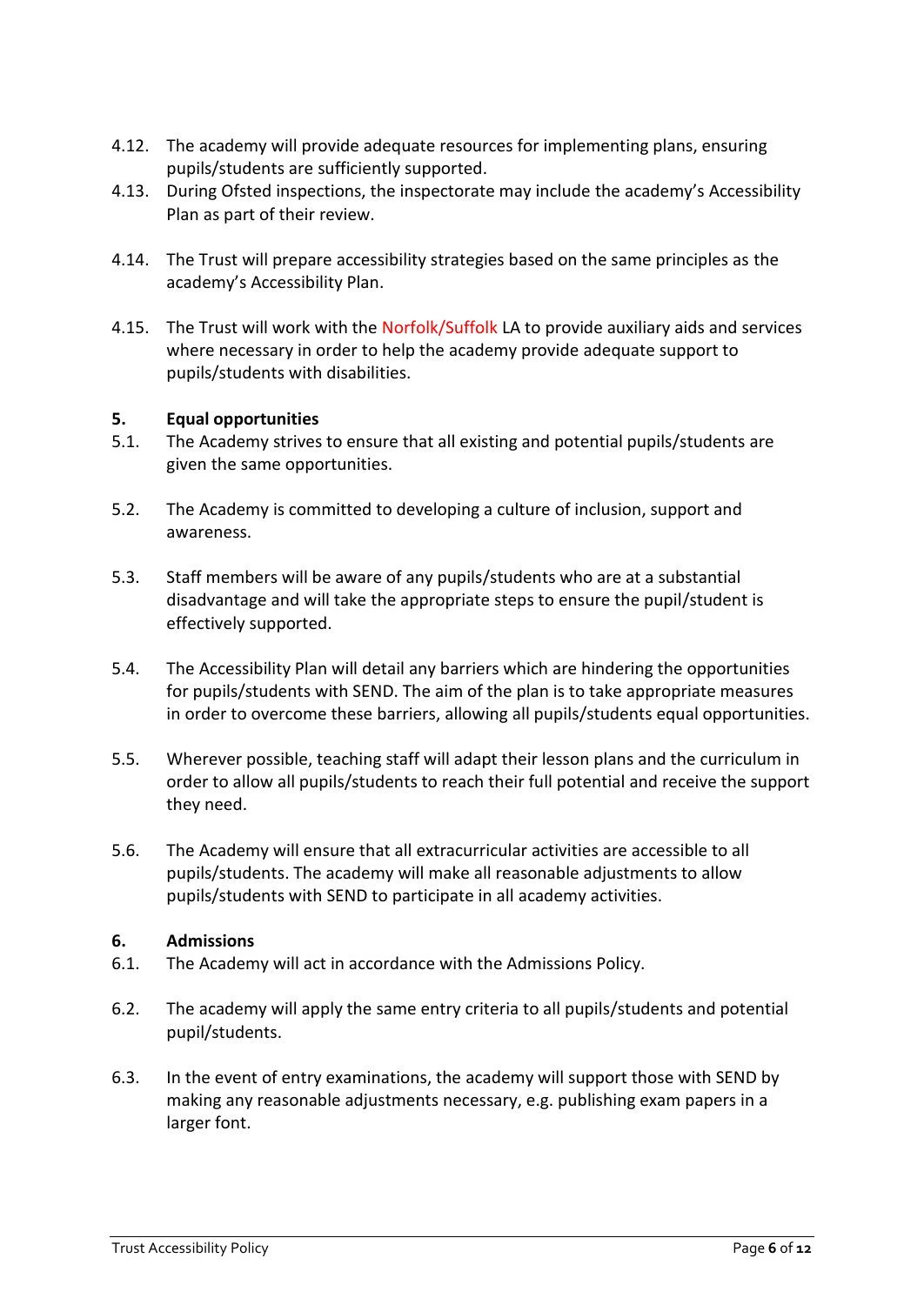- 6.4. The Academy will strive to not put any pupil/student at a substantial disadvantage by making reasonable adjustments prior to the pupil/student starting at the academy.
- 6.5. All pupils/students, including those with SEND, will have appropriate access to all of the opportunities available to any member of the academy community.
- 6.6. Information will be obtained on future pupils/students in order to facilitate advanced planning.
- 6.7. Prospective parents/carers of statemented pupils/students, and pupils/students with SEND, are invited to a transition meeting prior to the pupil/student starting the academy in order to discuss the pupil/student's specific needs.

### **7. Curriculum**

- 7.1. The Academy is committed to providing a healthy environment that enables full curriculum access, which values and includes all pupils/students regardless of their education, physical, sensory, social, spiritual and emotional needs.
- 7.2. No pupil is excluded from any aspect of the school curriculum due to their disabilities or impairments.
- 7.3. The Academy aims to provide a differentiated curriculum to enable all pupils/students to feel secure and make progress.
- 7.4. The head of department for each subject and the SENCO will work together to adapt a pupil/student's Individual Education Plan (IEP), with advice sought from outside agencies where appropriate, to allow all pupils/students to reach their full potential.
- 7.5. Physical education lessons will be adapted, wherever possible, to allow pupils/students with disabilities to participate in lessons.
- 7.6. Where areas of the curriculum present particular challenges for a pupil/student, these are dealt with on an individual basis.
- 7.7. The class teacher, in discussion with the pupil/student and their parents/carers, will ensure that all adjustments possible, in line with common sense and practical application, will be made for any particular disability or impairment.
- 7.8. There are established procedures for the identification and support of pupils/students with SEND in place at the school.
- 7.9. Detailed pupil/student information on pupils/students with SEND are given to relevant staff in order to aid teaching, e.g. 'pupil passports'.
- 7.10. Specialist resources are available for pupils/students with visual impairments, such a large print reading books/laptops with accessibility features etc.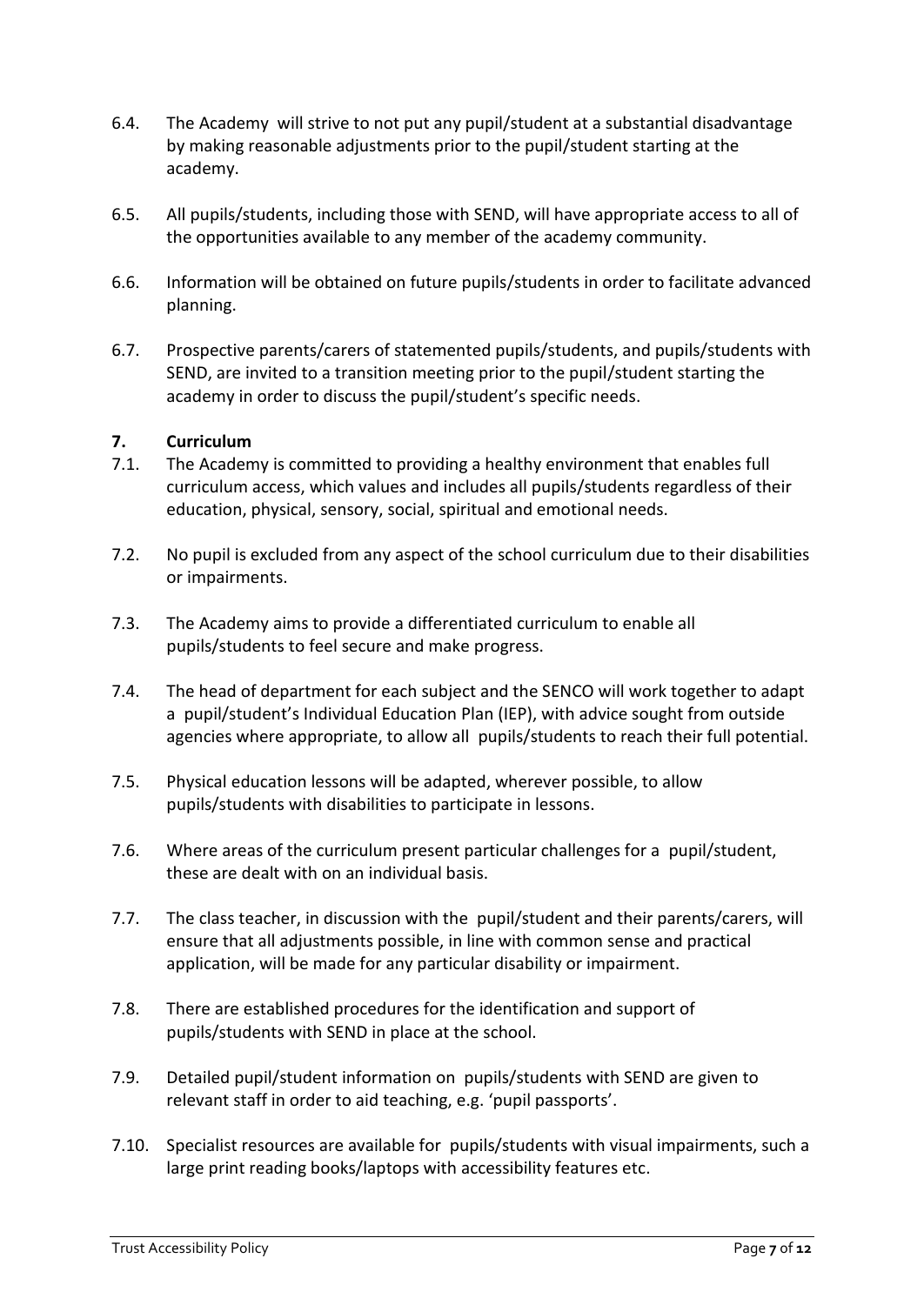7.11. Learning support assistants are deployed to implement specific literacy, numeracy and speech programmes.

### **8. Physical environment**

- 8.1. The Academy is committed to ensuring that all pupils/students, staff members, parents/carers and visitors have equal access to areas and facilities within the academy premises.
- 8.2. There are no parts of The Academy to which pupils/students with disabilities have limited or no access to.
- 8.3. The academy has toilet facilities suitable for people with disabilities which are fitted with a handrail and an emergency pull cord.
- 8.4. There are provisions for nappy changing.
- 8.5. Where entrances to the academy are not flat, a ramp is supplied for access.
- 8.6. Wide doors are fitted throughout the academy to allow for wheelchair access.
- 8.7. The corridor flooring and lighting is designed to support those who are visually impaired.

### **9. Monitoring and review**

- 9.1. This policy will be reviewed on an annual basis or when new legislation/guidance concerning equality and disability is published.
- 9.2. The LGB and Headteacher/Principal will review the policy in collaboration with the SENCO's support.
- 9.3. Equality impact assessments will be undertaken as and when academy policies are reviewed.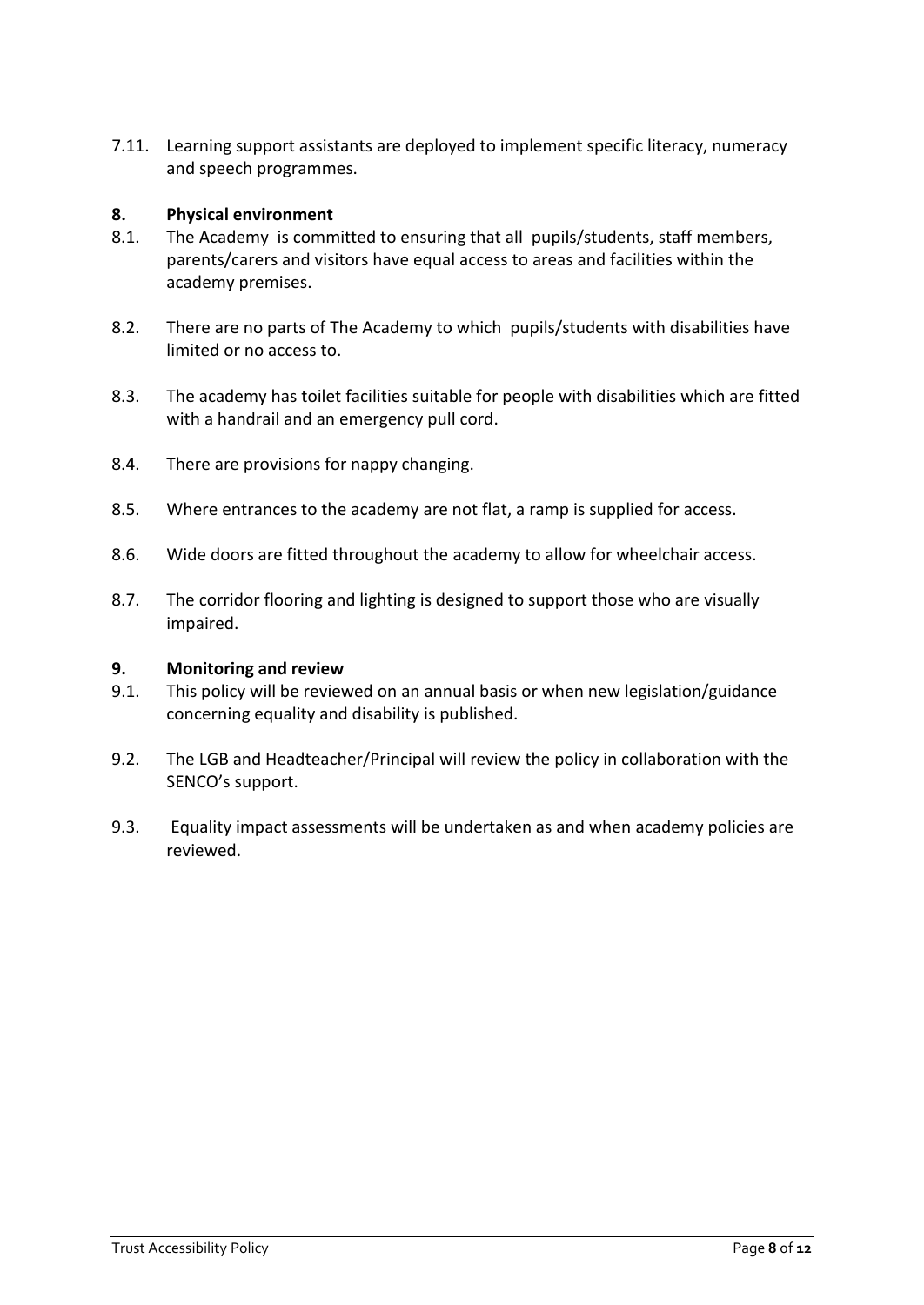**Appendix A Accessibility Action Plan template**

# **ACADEMY NAME**

# **ACADEMY LOGO**

### **ACCESSIBILITY PLAN**

## **20XX-20XX (NOTE TYPICALLY A PLAN SHOULD LAST FOR 3 YEARS)**

**Include a short summary here to say what the plan is about so readers can easily understand it.**

**To note: guidance (shown in blue) included in this template should be removed prior to publication.**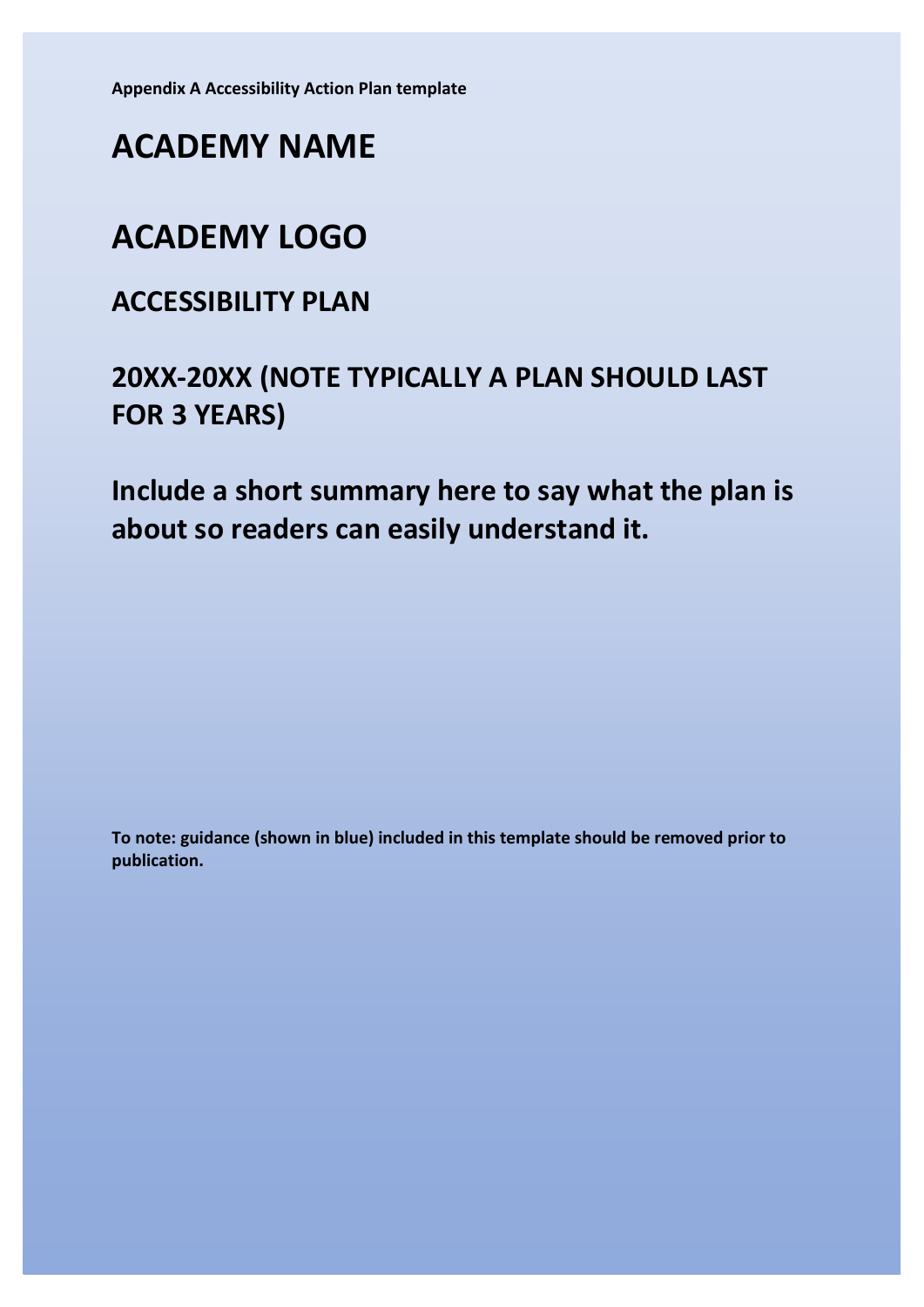### **1. The Purpose of this Plan**

Below is some standard text which you may use. You may wish to consider writing an introduction from the Head Teacher/Chair of Governors.

This plan sets out how The Academy will increase access to education for disabled pupils in three key areas:

a) increasing the extent to which disabled pupils can participate in the academy curriculum;

b) improving the environment of the academy to increase the extent to which disabled pupils can take advantage of education and associated services;

c) focusing on how we deliver information, which is often only provided in writing to improve accessibility for all including disabled parents.

Our school accessibility plan will be reviewed every three years and reported on annually.

### **2. What does accessibility and inclusion mean for our academy?**

We are committed to providing an academy that can be accessed, understood and used to the greatest extent possible by all people regardless of their ability or disability.

When reviewing or redesigning our academy environment (such as our buildings, technology, information, communication or culture) we will be guided by the following:

- (a) Provide the same means of use to enable access for all users: identical whenever possible; equivalent when not
- (b) Avoid segregating or stigmatizing any users
- (c) Provisions for privacy, security and safety shall be equally available to all users
- (d) Ensure dignity in use for all users.

### **3. Definition of disability**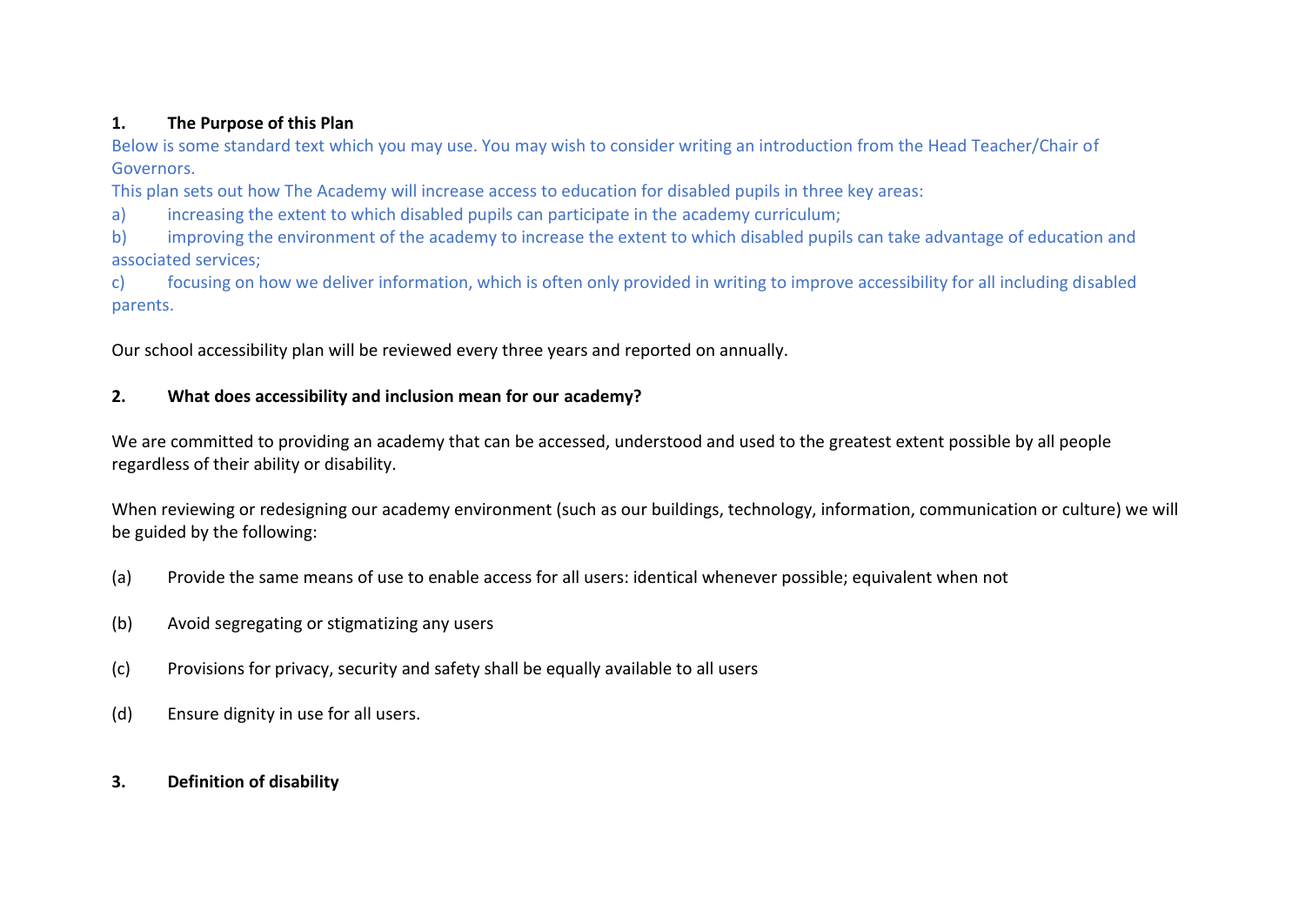The definition of disability is set out in the Equality Act 2010, Part 6:

'A physical or mental impairment which has a substantial and long term effect on a person's ability to carry out normal day to day activities'.

Reasonable adjustments for disabled people

Where something the school does places a disabled person at a substantial disadvantage compared to a non-disabled person, we will take all reasonable steps to try to avoid that disadvantage. This may mean changing the way we work, providing extra equipment or removing physical or other barriers.

### **4. Information about our academy**

You can find out about our academy on our website, here [include web link to your website].

### **5 What we have in place to make our academy accessible**

This section should be used to provide context to parents and carers as to the breadth of ways in which your academy is already accessible. You may wish to consider putting information under the same headings as your action plan so parents / carers can see what you have done and what you are going to do. This section is an opportunity to celebrate the great work that has already been done so you may wish to involve students in writing it and also consider using photos.

### **6 Challenges to accessibility that we want to address**

Say something here about any specific challenges you face as a academy due to the building/site that you occupy, or any other issues that impact on your academy community. This is also a section that could be developed with your students.